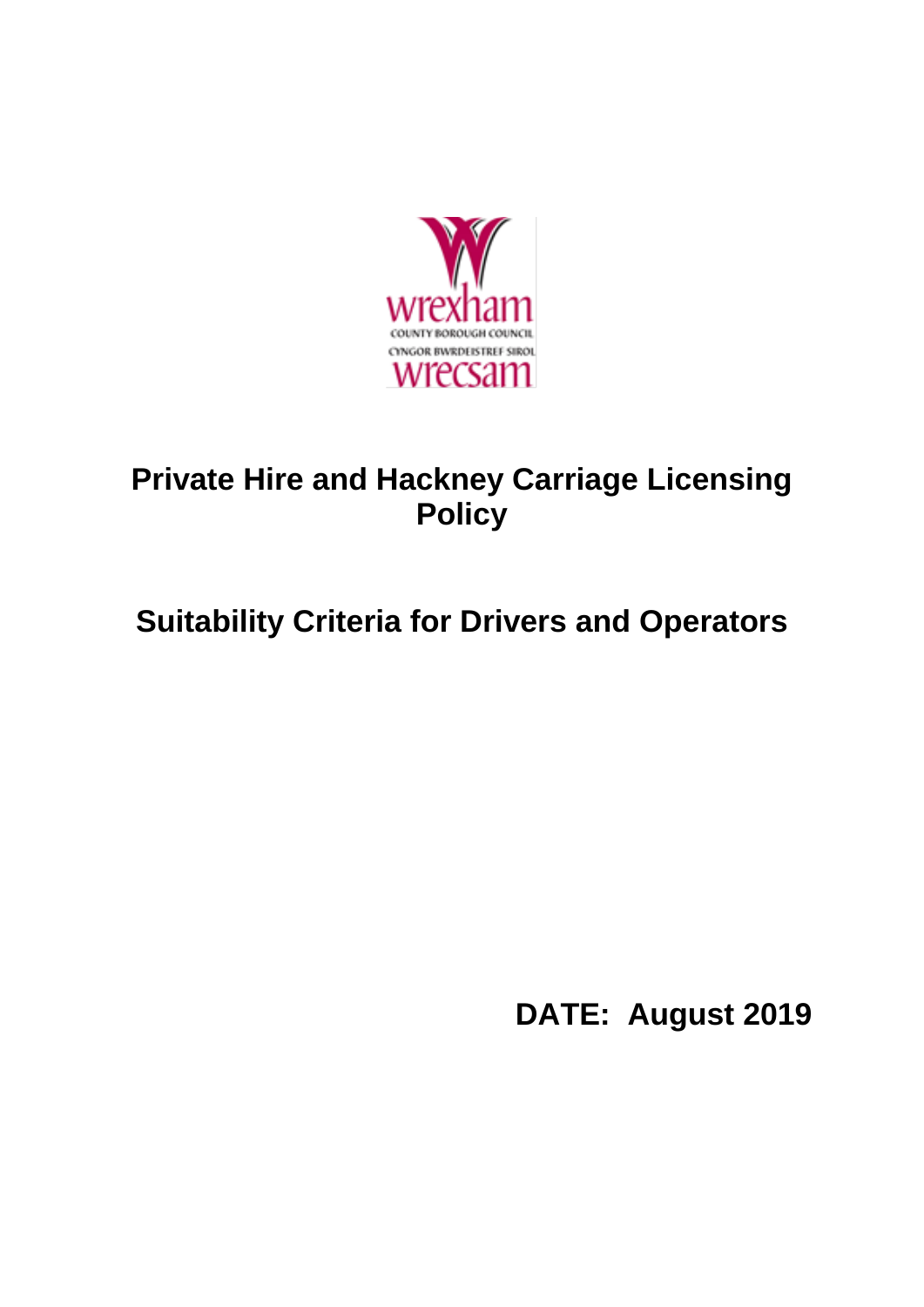#### **Contents**

| 1.0   | Introduction                                         |
|-------|------------------------------------------------------|
| 2.0   | <b>General Policy</b>                                |
| 3.0   | Appeals                                              |
| 4.0   | Powers                                               |
| 5.0   | Options when determining an application/licence      |
| 6.0   | Consideration of disclosed criminal history          |
| 7.0   | Violence                                             |
| 8.0   | Sex and Indecency Offences                           |
| 9.0   | Dishonesty                                           |
| 10.0  | Driving under the Influence of Alcohol and Drugs     |
| 11.0  | Drug related offences                                |
| 12.0  | Drunkenness (not in a motor vehicle).                |
| 13.0  | Driving Offences involving the loss of life          |
| 14.0  | <b>Motoring Convictions</b>                          |
| 14.2  | Major Traffic Offences                               |
| 14.7  | <b>Minor Traffic Offences</b>                        |
| 14.11 | <b>Insurance Offences</b>                            |
| 15.0  | Disqualification                                     |
| 16.0  | Non-conviction information                           |
|       | 17.0 Repeat Offending                                |
| 18.0  | Breach of Legislation, Byelaw or Licence Condition   |
| 19.0  | Applicants with periods of residency outside the UK. |
| 20.0  | Licences issued by other Authorities                 |
|       |                                                      |

22.0 Summary

Appendix A – Motoring offences and penalty points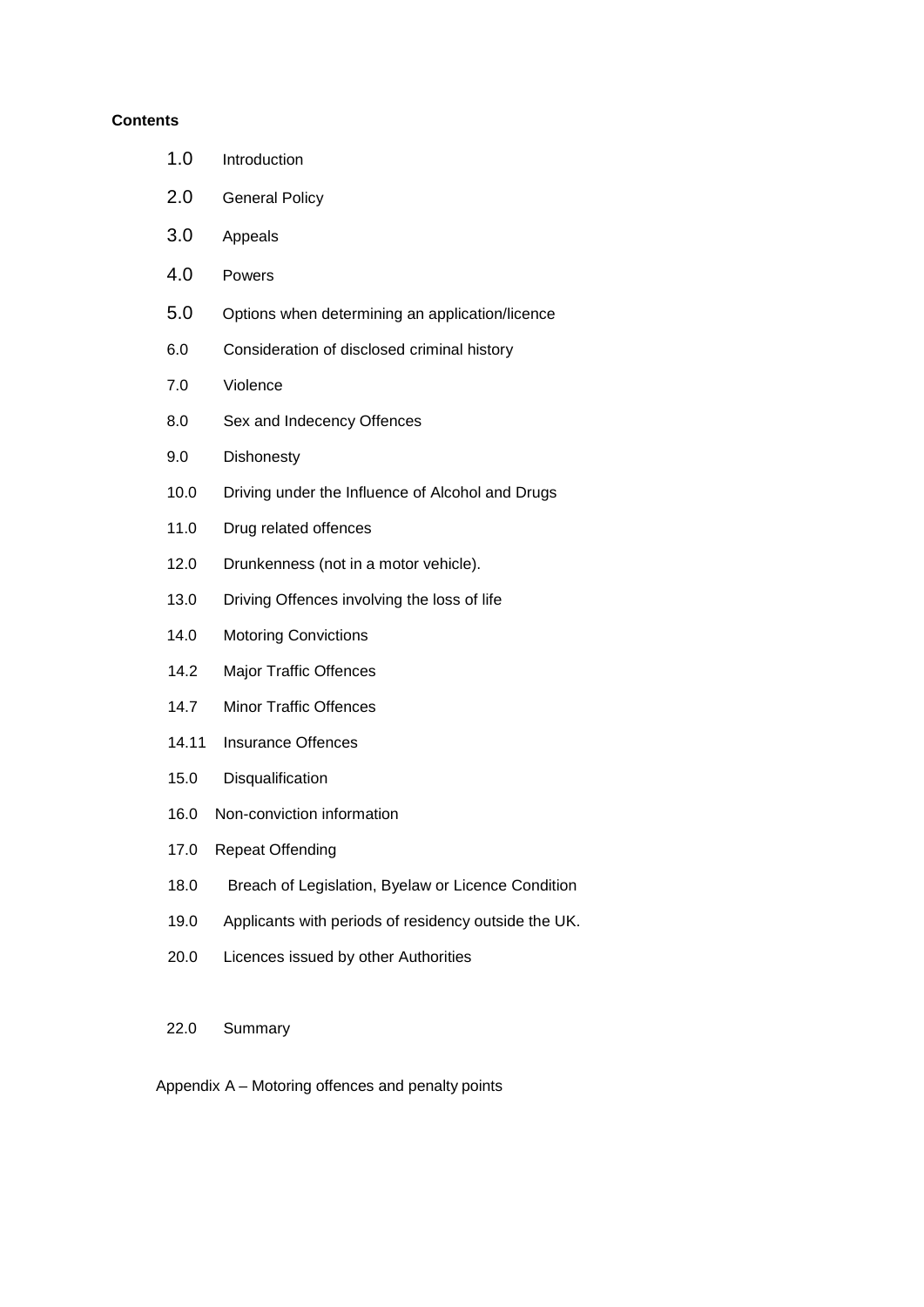## **1.0 Introduction**

- 1.1 The purpose of this policy is to provide guidance on the criteria taken into account by Wrexham County Borough Council when determining whether or not an applicant or an existing licence holder is a fit and proper person to hold a hackney carriage and/or private hire driver / vehicle/operator licence.
- 1.2 The aim of this policy is to protect the safety of the public. The Licensing Authority is concerned to ensure:
	- That a person is a fit and proper person;
	- That the person does not pose a threat to the public;
	- That the public are safeguarded from dishonest persons;
	- The safeguarding of children and young persons;
	- The safeguarding of vulnerable persons;
	- That the public have confidence in their use of licensed vehicles.
- 1.3 The term " Fit and Proper Person" for the purposes of taxi and private hire licensing is not legally defined. However, in determining whether a person is fit and proper to hold a licence, those tasked with determining licences/applications are effectively asking themselves:

"Would you allow your son or daughter, spouse or partner, mother or father, grandson or granddaughter or any other person for whom you care, to get into a vehicle with this person alone?"

If the answer to this question is an unqualified "yes", then the person can be considered to be fit and proper. If there are any doubts in the minds of those who make the decision, then further consideration should be given as to whether a licence should be granted to that person.

In order to assess the suitability of an applicant (and to inform decision makers when answering the question above), the Council will undertake the relevant and necessary checks it considers appropriate to ensure that licences are not issued to, or used by, unsuitable people. In assessing the suitability of an applicant or licence holder, the council will take into consideration the following factors:

- $\triangleright$  Criminality
- $\triangleright$  Period of holding a driver's licence
- $\triangleright$  Number of endorsed driving licence penalty points
- $\triangleright$  Eligibility to work in the UK.
- $\triangleright$  Medical fitness
- $\triangleright$  Standard of driving/driving ability
- $\triangleright$  The conduct of the applicant in making the application (e.g. whether they have acted with integrity during the application process).
- $\triangleright$  The previous licensing history of existing/ former licence holders.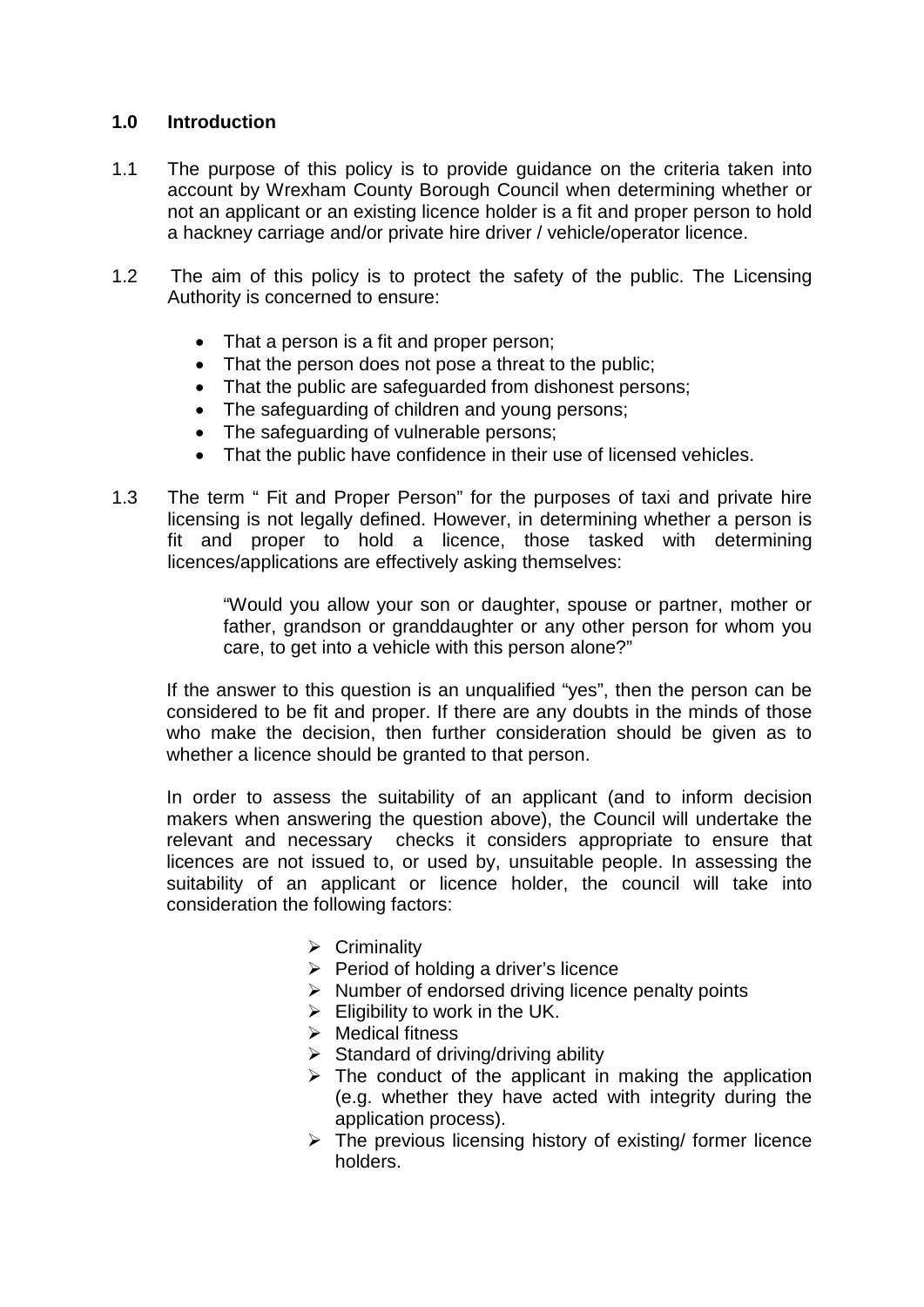In addition the Council will also consider further information sources such as the Police (including abduction notices), Children and Adult Safeguarding Boards, other licensing authorities and statutory agencies.

- 1.4 This policy aims to provide guidance to any person with an interest in public and private hire licensing. In particular, but not exclusively:
	- Applicants for driver / operator licences
	- Existing licensed drivers / operators whose licences are being reviewed
	- Licensing Officers and Police
	- Members of the Environmental Licensing Committee/ Panel (or other relevant decision making body)
	- Magistrates and Judges hearing appeals against local authority decisions
- 1.5 Where licensing officers have delegated powers in relation to private hire/hackney carriage licences, they will utilise these guidelines when making a decision to grant a licence. In all other cases applications for licences will be referred to the Environmental Licensing Committee/panel (or other relevant decision-making body). Whilst officers and the committee/panel will have regard to the guidelines contained in the policy, **each case will be considered on its individual merits** and, where the circumstances demand, the committee/officer may depart from the guidelines.
- 1.6 Where applicants fail to disclose any previous convictions; cautions; warnings; penalty notices, orders or reprimands on their application form including any pending court proceedings or other matters they may be referred to the Licensing Committee for determination.

## **2.0 General policy**

- 2.1 In considering this quidance the Council will be mindful that each case must be considered on its individual merits, and where circumstances demand, the committee may depart from these guidelines..
- 2.2 A person with a conviction for a serious offence need not be automatically barred from obtaining a licence, but it would normally be expected that the applicant would be required to:
	- a. Remain free of conviction for an appropriate period (as set out below); and
	- b. Show adequate evidence that they are a fit and proper person to hold a licence (the onus is on the applicant to produce such evidence).

Simply remaining free of conviction may not generally be regarded as adequate evidence that a person is a fit and proper person to hold a licence.

2.3 For the purposes of this Policy, "other matters to be considered" may include but are not limited to the following: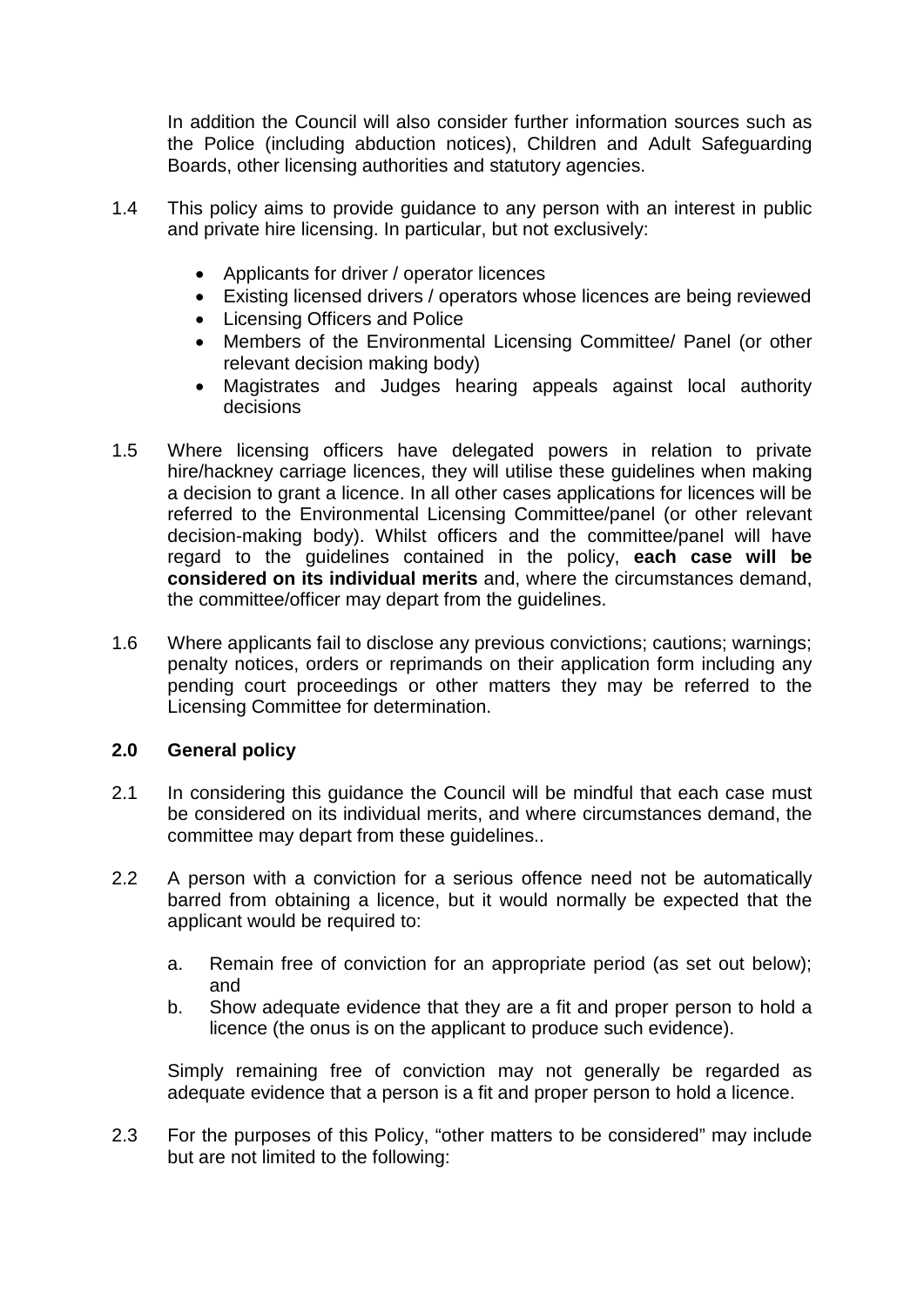- a) Criminal / motoring convictions;
- b) Court Martial;
- c) Cautions;
- d) Fixed penalty notices or other penalty notices;
- e) Anti-social behaviour orders or other similar orders;
- f) Breach of licensing conditions;
- g) Formal Warnings or Reprimands;
- h) Charges or matters awaiting trial;
- i) Fitness and propriety.
- 2.4 Where an applicant has a conviction(s) or other matter(s) to be considered for a criminal offence, the council cannot review the merits of the conviction or other matter.
- 2.5 Where an applicant / licence holder has a conviction or other matter to be considered for an offence of aiding, abetting, attempting, conspiring, counselling, procuring, causing, permitting or inciting any of the criminal or motoring convictions / matters specified in this guidance, they will be considered relevant for the substantive matter.
- 2.6 The standards and criteria set out in the paragraphs below are those that would normally be applied to applications and licences. The Council may depart from these criteria; however it must only do so in exceptional circumstances.

#### **3.0 Appeals**

3.1 Any applicant who has been refused a driver / operator licence, or a licensed driver / operator whose licence has been suspended or revoked has a right to appeal to the Magistrates' Court within 21 days of receipt of the notice.

#### **4.0 Powers**

- 4.1 Powers to grant driver / operator licences are contained within Section 51, Section 55 and Section 59 of the Local Government (Miscellaneous Provisions) Act 1976 (the Act).
- 4.2 Powers to suspend, revoke or refuse to renew a driver's licence are contained within Section 61 of the Act, where the applicant/licence holder has been convicted of an offence involving dishonesty, indecency, violence; failure to comply with the provisions of the Town Police Clauses Act 1847; failure to comply with the provisions of Part II of the Local Government (Miscellaneous Provisions) Act 1976; or any other reasonable cause.
- 4.3 Section 61 (2B) allows the Licensing Authority, if it appears that in the interests of public safety, to suspend or revoke a driver's licence with immediate effect. A Decision Notice explaining why this decision has been taken will be issued to the driver and will have effect when the notice is given to the driver. The driver may appeal this decision but may not drive during the appeal period.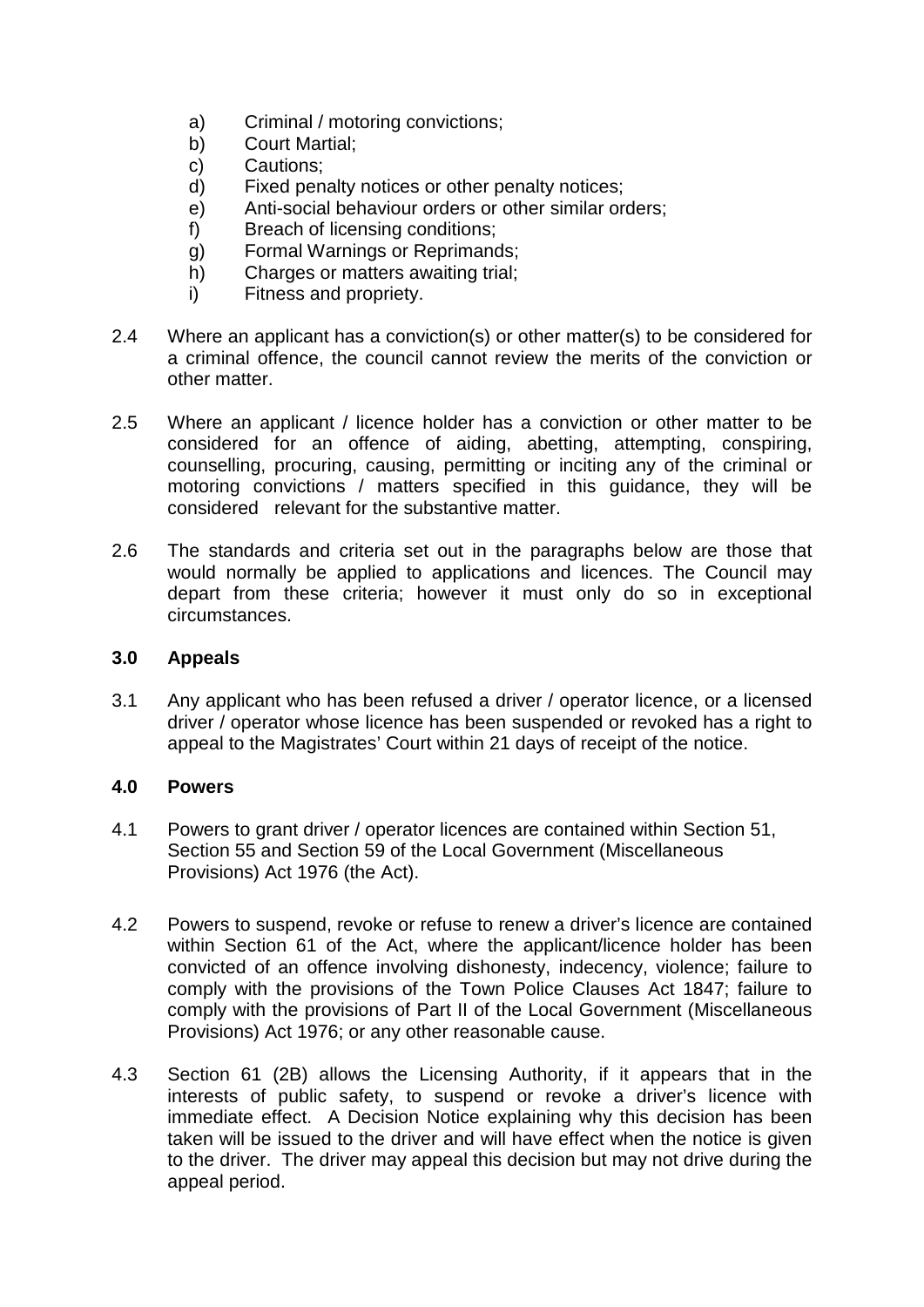- 4.4 Section 62 of the Act allows the Licensing Authority to suspend, revoke or refuse to renew an operator's licence if the applicant/licence holder has been convicted of an offence under or non-compliance with the provisions of Part II of the Act; or grounds of any conduct on the part of the operator which appears to the Council to render him unfit , or due to any material change since the licence was granted in any of the circumstances of the operator on the basis of which the licence was granted or any other reasonable cause.
- 4.5 The Rehabilitation of Offenders Act 1974 (Exceptions)(Amendment) Order 2002, allows the Licensing Authority to take into account all convictions recorded against an applicant or the holder of a private hire vehicle or hackney carriage driver's licence, whether spent or not. Therefore the Licensing Authority will have regard to all relevant convictions, particularly where there is a long history of offending or a recent pattern of repeat offending.

## **4.6 Protected Cautions and Protected Convictions**

- . 4.7 The Rehabilitation of Offenders Act (1974) Exceptions Order 2013 now removes "protected convictions" and "protected cautions" from the exemptions.
- 4.8 "Listed Offences" are always disclosed and include more serious offences, sexual offences and those with safeguarding implications etc. Listed offences are detailed in section 5 of The Rehabilitation of Offenders Act 1974 (Exceptions) Order 1975 (Amendment) (England and Wales) Order 2013.
- 4.9 A conviction is a "protected conviction" if:
	- It does not relate to a listed offence.
	- No custodial sentence was imposed.
	- The individual has no other convictions. (Where the individual has more than one conviction, all convictions will be included on the certificate.)
	- It was received by a person aged under 18 at the time of the conviction and **five and a half years or more** have elapsed.
	- It was received by a person aged 18 or over at the time of the conviction and **11 years or more** have elapsed.
- 4.10 A caution is a "protected caution" if:
	- It does not relate to a listed offence.
	- It was given to a person aged under 18 at the time of the caution and **two years or more** have elapsed.
	- It was given to a person aged 18 or over at the time of the caution and **six years or more** have elapsed.

## **5.0 Options when determining an application/licence**

5.1 When determining an application or reviewing an existing licence the Council have the following options: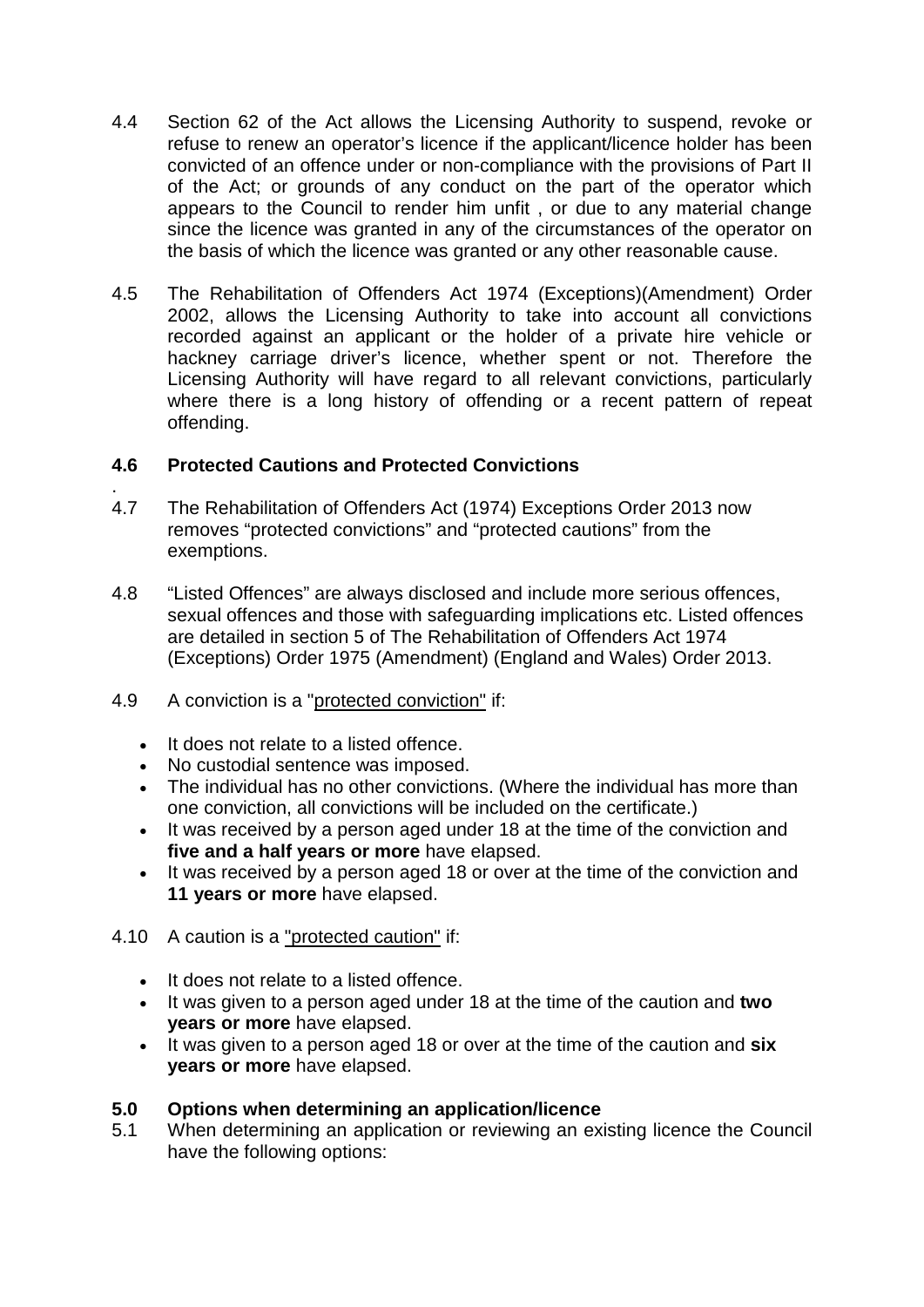- $\triangleright$  Approve the application or take no further action
- $\triangleright$  Refuse the application/revoke the licence/suspend the licence
- $\triangleright$  Issue a warning

## **6.0 Consideration of disclosed criminal history**

- 6.1 Under the provisions of Sections 51, 55, and 59, of the Act, the Licensing Authority is required to ensure that an applicant for the grant or renewal of a driver / operator licence is a 'fit and proper' person to hold such a licence. However, if an applicant / licence holder has any matters to be considered, the Licensing Authority may take into account:
- :
- How relevant the offence(s) are to the licence being applied for;
- How serious the offence(s) were:
- When the offence(s) were committed;
- The date of conviction and age of applicant at time of conviction;
- Sentence imposed by the court;
- Whether they form part of a pattern of offending;
- Any other factors that might be relevant, for example:
	- $\triangleright$  The previous conduct of an existing or former licence holder,
	- $\triangleright$  Whether the applicant has intentionally misled the council or lied as part of the application process,
	- $\triangleright$  Information provided by other agencies/council departments
- 6.2 Where applicants fail to disclose any previous convictions; cautions; warnings; penalty notices, orders or reprimands on their application form including any pending court proceedings or other matters they may be referred to the Environmental Licensing Committee for determination.
- 6.3 Existing holders of driver's licences are required to notify the council in writing within seven working days of receiving a driving licence endorsement, fixed penalty notice, warning, reprimand, police caution, criminal conviction or other criminal proceedings (including their acquittal as part of a criminal case). To fail to do so, will raise serious questions for the Council as to the honesty of the licence holder and will be taken into account as part of any renewal application.
- 6.4 The Council conducts enhanced disclosures from the Disclosure and Barring Service (DBS) of any applicant for a driver's licence. Applicants applying for the grant or a renewal of a driver's licence will be required to obtain an enhanced disclosure at their expense.
- 6.5 The Council is also entitled to use other records and information that may be available to it in determining applications or an entitlement to continue holding a licence. This may include information held by the Council or other licensing authorities, and information disclosed by the police under the Common Law Police Disclosure Scheme or other similar arrangements. Examples of such information sources that may be used include social care information, benefits payments etc.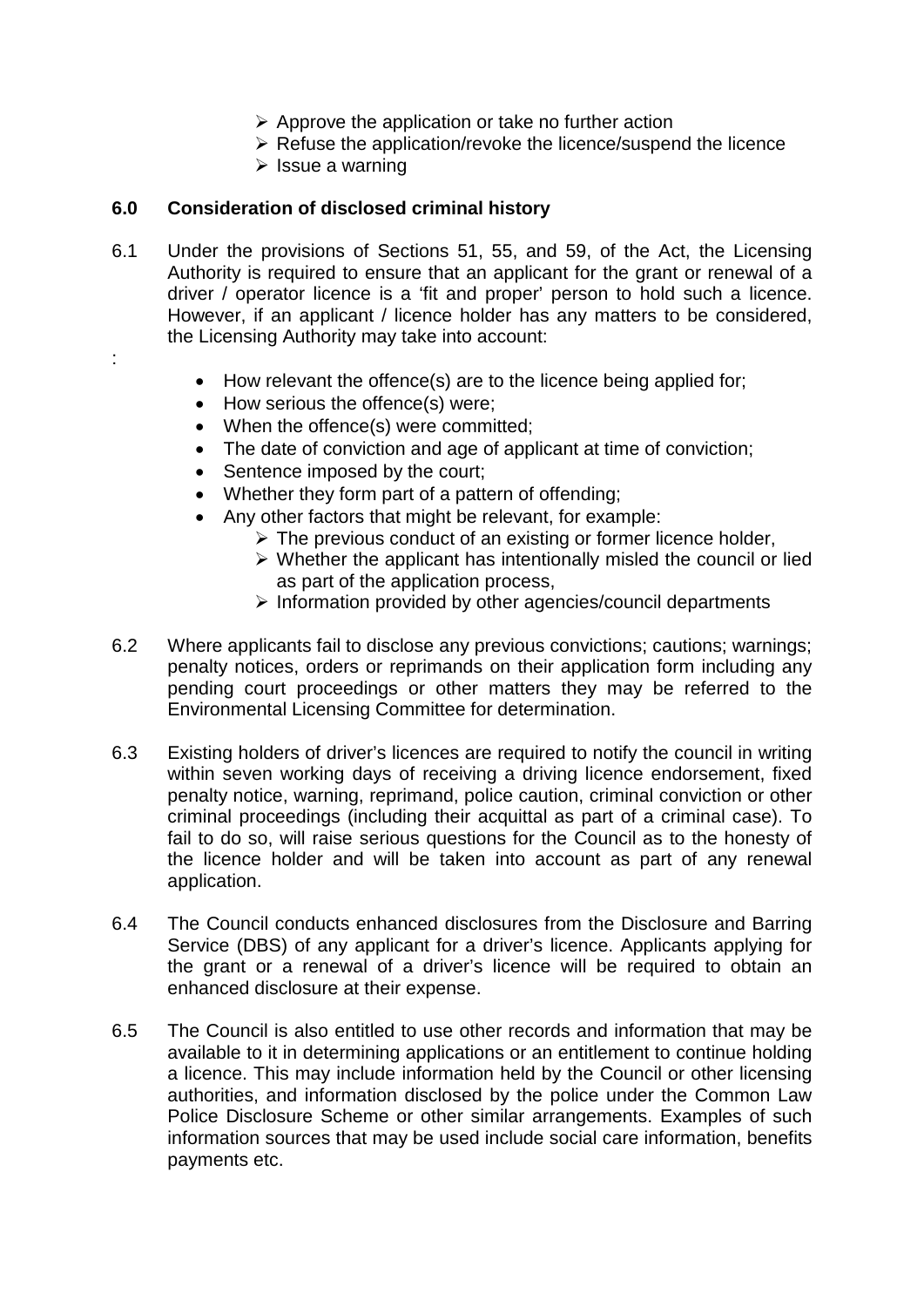6.6 It is an offence for any person knowingly or recklessly to make a false declaration or to omit any material particular in giving information required by the application for a licence (s57 Local Government (Miscellaneous Provisions) Act 1976). Where an applicant has made a false statement or a false declaration on their application for the grant or renewal of a licence, the licence will normally be refused.

## **7.0 Violence**

- 7.1 Licensed drivers have close regular contact with the public. A serious view will be taken with those who have a conviction(s) or other matter(s) to be considered involving violence. An application will normally be refused or existing licence revoked if the applicant / licence holder has a conviction for an offence that involved the loss of life.
- 7.2 In other cases anyone convicted of a violence related offence is unlikely to be licensed until **at least 3 years** free of such conviction(s). However, given the range of the offences that involve violence, consideration must be given to the nature of the offence.
- 7.3 Unless there are exceptional circumstances, an application will normally be refused or existing licence revoked where the applicant / licence holder has a conviction for an offence such as:
	- Murder;
	- Manslaughter;
	- Manslaughter or culpable homicide while driving;
	- Terrorism offences;
	- Or any similar offences or offences which replace the above.
- 7.4 An application will normally be refused where the applicant has a conviction(s) or other matter(s) to be considered for an offence listed below and the conviction(s) or other matter(s) to be considered is **less than 10 years** prior to the date of application or at least 10 years from the completion of sentence (whichever is longer) :
	- Actual bodily harm which is racially / religiously aggravated;
	- Arson;

:

- Assault Police;
- Common assault which is racially / religiously aggravated;
- Criminal damage which is racially / religiously aggravated;
- Grievous bodily harm with intent;
- Malicious wounding or grievous bodily harm which is racially aggravated:
- Possession of firearm;
- Resisting arrest;
- Riot;
- Robbery;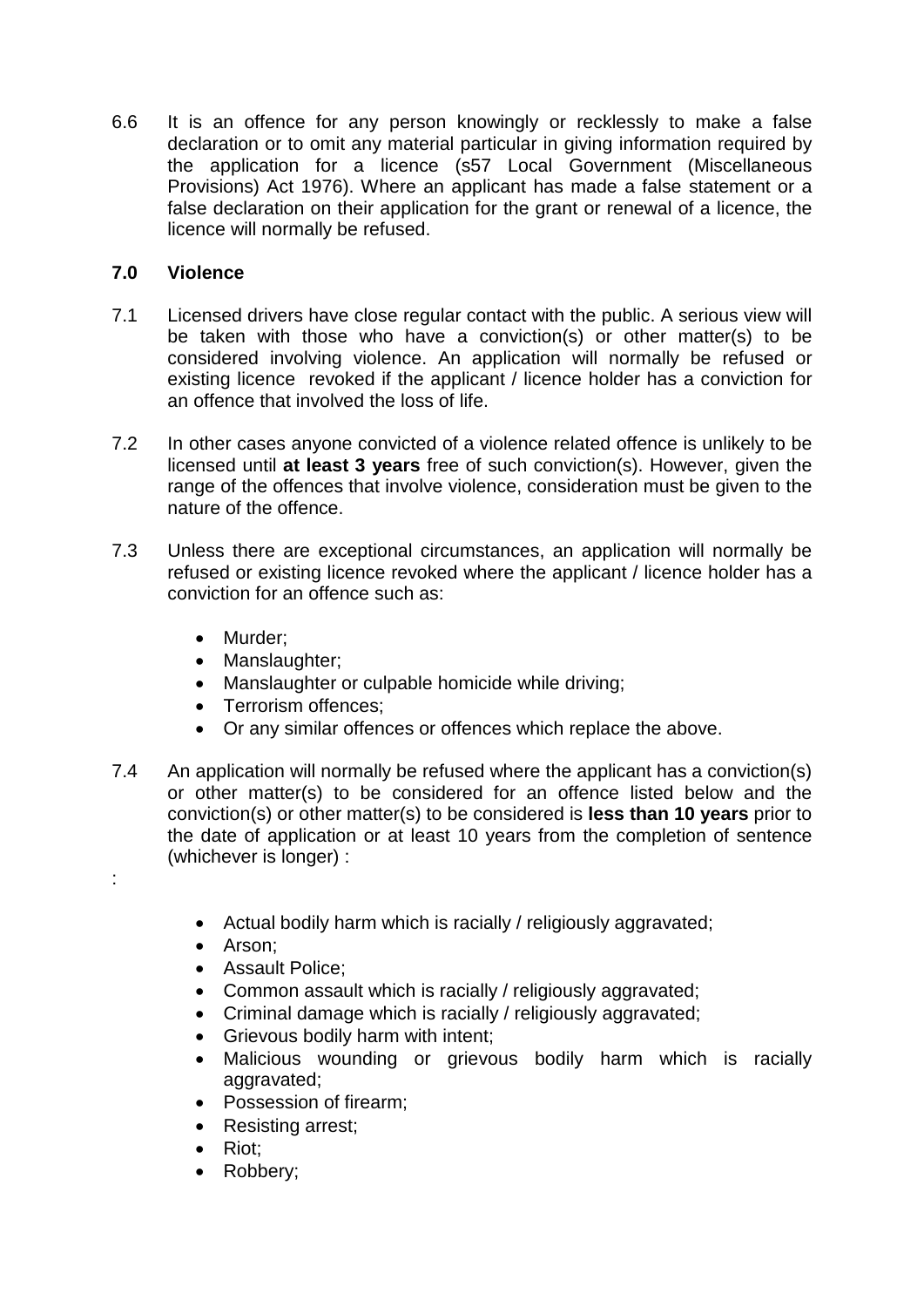- Violent disorder;
- Similar offences or offences which replace the above.
- 7.5 An application will normally be refused where the applicant / licence holder has a conviction(s) or other matter(s) to be considered for an offence listed below and the conviction(s) or other matter(s) to be considered is **less than 3 years** prior to the date of application or at least 3 years from the completion of sentence (whichever is longer) :
	- Affray;

:

- Assault occasioning actual bodily harm;
- Common assault;
- Criminal damage;
- Obstruction:
- Possession of a weapon (or imitation weapon) or any other weapon related offence other than a firearm;
- S5 Public Order Act 1986 offence (harassment, alarm or distress);
- S.4 Public Order Act 1986 offence (fear of provocation of violence);
- S4A Public Order Act 1986 offence (intentional harassment, alarm or distress);
- Similar offences or offences which replace the above.
- 7.6 An application will normally be refused if an applicant has more than one conviction or other matter to be considered in the last **10 years** for an offence of a violent nature.

#### **8.0 Sex and indecency offences**

- 8.1 As licensed drivers often carry unaccompanied and vulnerable passengers, a strong line is to be taken with those who have convictions or other matters to be considered for sexual offences. An application will normally be refused or existing licence suspended or revoked for convictions or other matters to be considered for any offence involving sexual misconduct. In all cases they will be referred to the Licensing Committee for determination.
- 8.2 Unless there are exceptional circumstances, an application will normally be refused or an existing licence suspended or revoked where the applicant / licence holder has a conviction(s) or other matter(s) to be considered for an offence such as:
	- Assault by penetration;
	- Exploitation of prostitution;
	- Indecent assault:
	- Offences involving children or vulnerable adults;
	- Possession of indecent photographs, child pornography etc.;
	- Rape;
	- Sexual assault;
	- Trafficking for sexual or other exploitation;
	- Making obscene/indecent telephone calls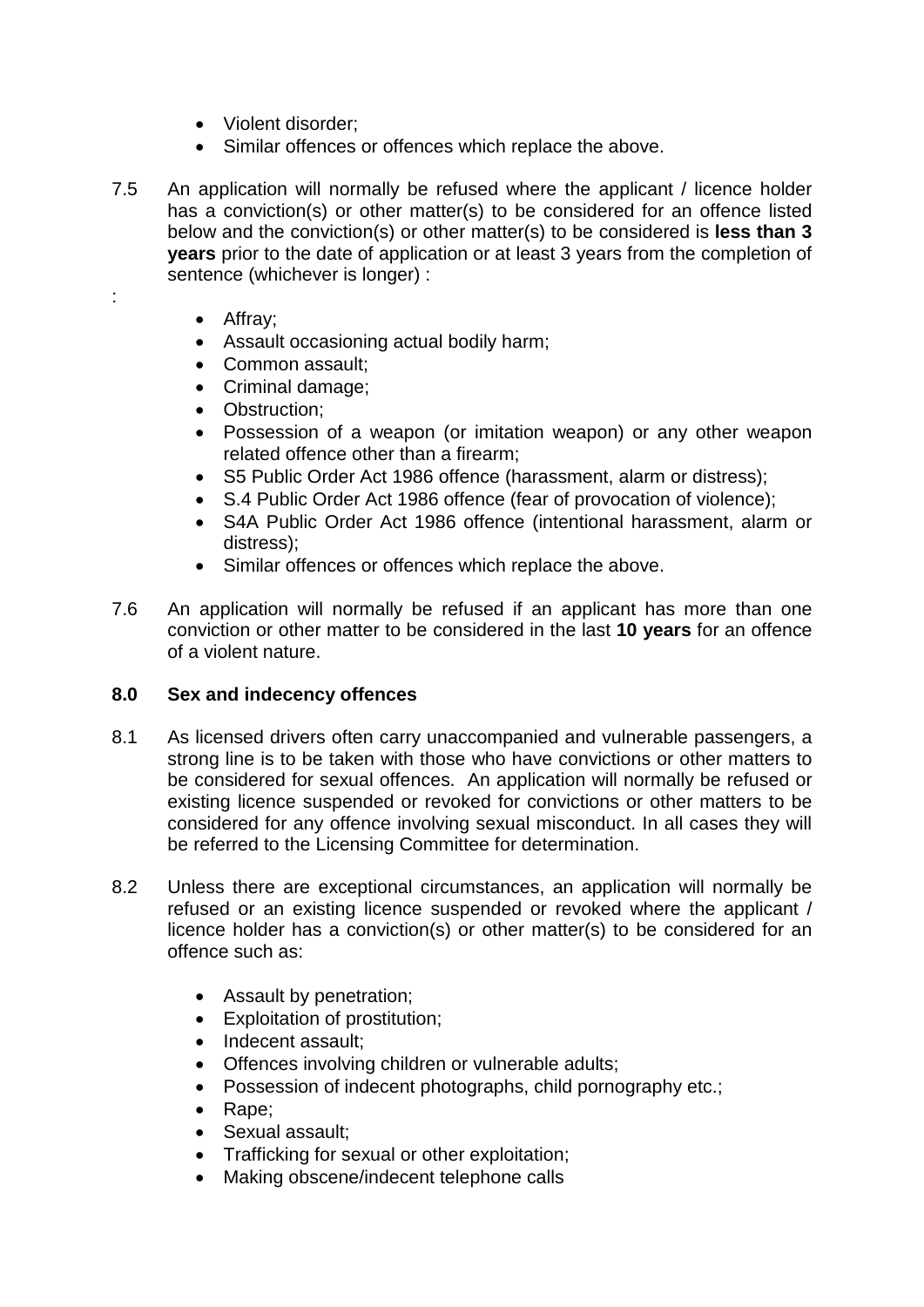- Sexual Grooming or befriending a child on the internet or by other means with the intention of abusing them.
- Indecent exposure;
- Soliciting (kerb crawling);
- Similar offences or offences that replace the above.
- 8.3 In addition to the above the Licensing Authority will not normally grant a licence to any applicant who is currently on the Sex Offenders Register or any other similar register.
- 8.4 An application will normally be refused if an applicant has more than one conviction or other matter to be considered for a sexual offence.
- 8.5 The Council may wish to consider circumstance, which if they occurred at the time of the consideration of the application would not be a criminal offence.

#### **9.0 Dishonesty**

- 9.1 An applicant or existing licence holder is expected to be a trustworthy person. In the course of their working duties drivers will deal with cash transactions and valuable property which may be left in their vehicles. Drivers may well deal with customers who are vulnerable or intoxicated and potentially easily confused. Moreover, it is comparatively easy for a dishonest driver to defraud the public by demanding more than the legal or agreed fare, etc. Overseas visitors can be confused by our currency and may be vulnerable to an unscrupulous driver. For all these reasons, a serious view is taken of any conviction involving dishonesty.
- 9.2 An application will normally be refused or an existing licence suspended or revoked where the applicant / licence holder has a conviction(s) or other matter(s) to be considered for an offence listed below and the conviction or other matter to be considered is **less than 3 years** prior to the date of application or at least 3 years from the completion of sentence (whichever is longer) :
	- Benefit fraud;
	- Burglary;
	- Conspiracy to defraud;
	- Forgery;
	- Fraud;
	- Handling or receiving stolen goods;
	- Obtaining money or property by deception;
	- Other deception;
	- Taking a vehicle without consent;
	- Theft:
	- Fare overcharging
	- Similar offences or offences which replace the above.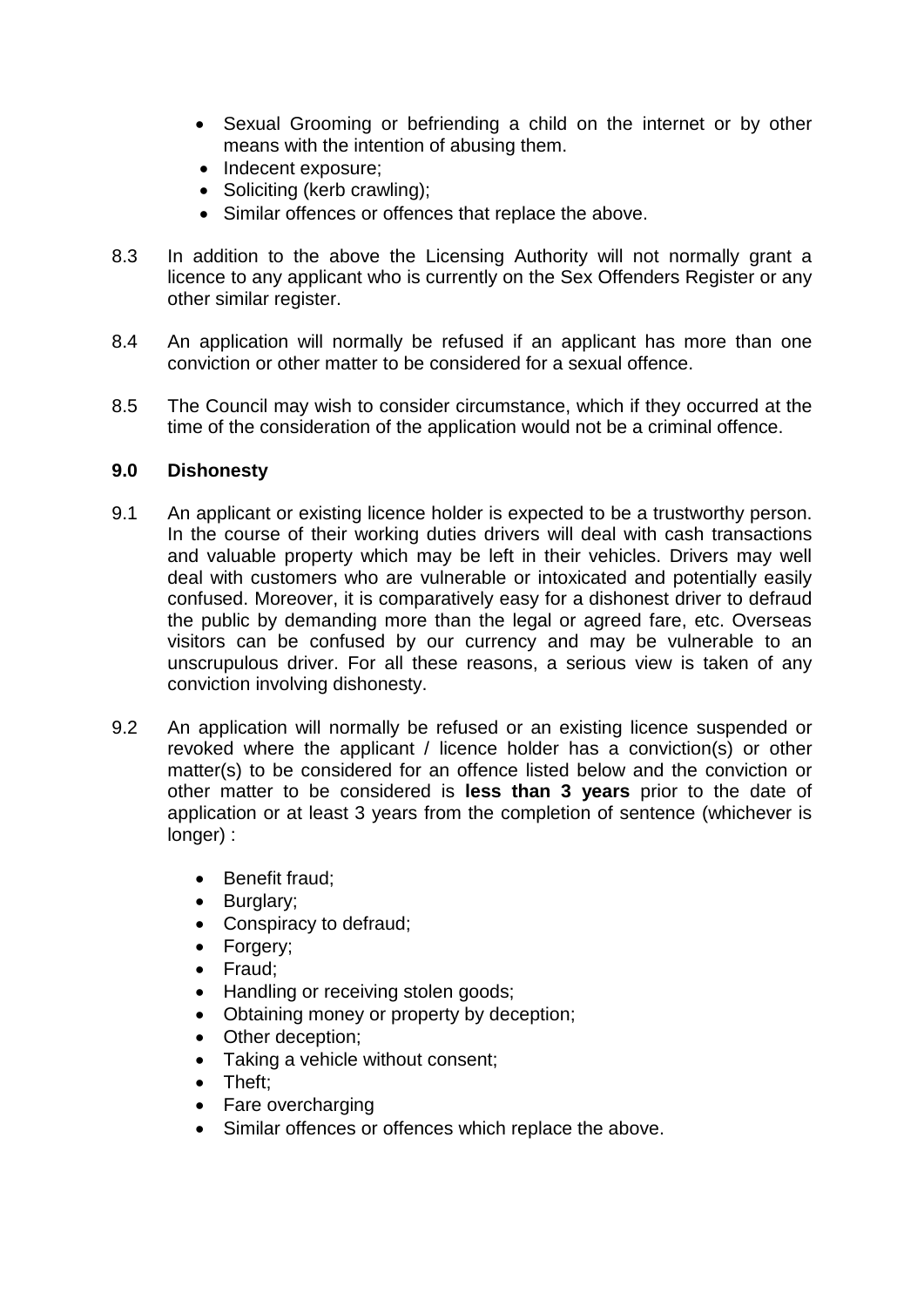9.3 Applicants or existing licence holders that are found to have intentionally misled the council, or lied as part of the application/renewal process will be referred to the Environmental Licensing Committee.

## **10.0 Driving under the Influence of Alcohol or Drugs**

- 10.1 Drinking alcohol or taking drugs and driving poses an obvious risk to public safety. Licensed drivers are professional vocational drivers and a serious view is taken of convictions for driving, or being in charge of a vehicle while under the influence of drink or drugs.
- 10.2 At least 5 years, after the restoration of the driving licence following an alcohol/drug driving conviction should elapse before an application will be considered. A conviction for "refusing or failing to provide a specimen when asked" may be treated in the same way.
- 10.3 More than one conviction or other matter to be considered for **driving** under the influence of alcohol or drugs or failing to provide a specimen raises significant doubts as to the applicant's fitness to drive the public. It is unlikely that a licence will be granted.
- 10.4 If there is evidence of persistent alcohol/drugs misuse a specialist medical examination (in accordance with DVLA Group 2 medical standards) and a satisfactory medical report may be required before an application is considered. If an applicant has received treatment for addiction then they would be required to show evidence of 5 years free from alcohol/drug taking after successful detoxification treatment.

#### **11.0 Drug related Offences**

- 11.1 Due to the nature of a driver's involvement with the public, an application will normally be refused or an existing licence revoked where the applicant / licence holder has a conviction(s) or other matter(s) to be considered for an offence related to the **supply, cultivation, importation or production of drugs** and has not been free of conviction for 10 years, or at least 10 years from the completion of sentence. (whichever is the longer).
- 11.2 An application will normally be refused or an existing licence revoked where the applicant/licence holder has an isolated conviction or other matter to be considered for an offence related to the **possession of drugs** which is less than 3 years prior to the date of application, or at least 3 years from the completion of sentence (whichever is longer).
- 11.3 An application will normally be refused or an existing licence revoked where the applicant has **more** than one conviction or other matter to be considered for offences related to the **possession** of drugs and has not been free of conviction or other matter to be considered for at least 5 years or at least 5 years from the completion of the sentence (whichever is longer)..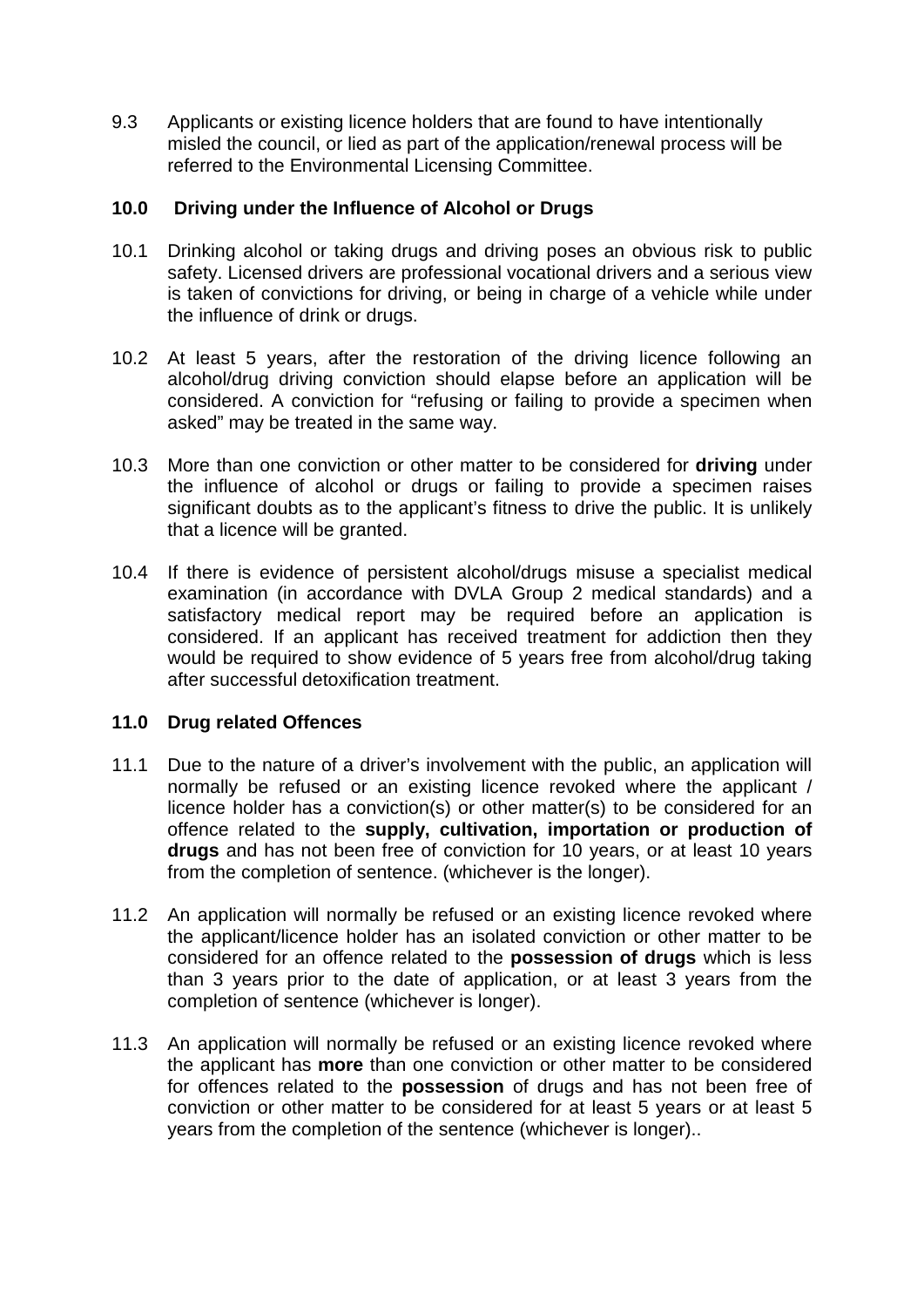11.4 If there is evidence of persistent drugs use, misuse or dependency a specialist medical examination (in accordance with DVLA Group 2 medical standards) may be required. If the applicant was an addict then they would normally be required to show evidence of 5 **years** free from alcohol/drug dependency.

## **12.0 Drunkenness (Not in a Motor Vehicle)**

- 12.1 An isolated conviction for drunkenness is unlikely to result in an application being refused or a licence being revoked, provided it is not associated with other criminal conduct.
- 12.2 More than one conviction for drunkenness may indicate a medical problem. If there is evidence of persistent alcohol use, misuse or dependency a specialist medical examination (in accordance with DVLA Group 2 medical standards) may be required. If the applicant was an addict then they would normally be required to show evidence of 5 **years** free from alcohol dependency. A current licence holder may have his licence revoked pending the outcome of the medical examination. A medical examination confirming alcohol dependency will result in the licence holder being unable to apply for a new licence until they can evidence at least 5 years free from alcohol dependency.

## **13.0 Driving offences involving the loss of life**

- 13.1 A very serious view is to be taken of any applicant or existing licence holder has a conviction or other matter to be considered for a driving offence that resulted in the loss of life.
- 13.2 An application will normally be refused or an existing licence revoked where the applicant / licence holder has a conviction(s) or other matter(s) to be considered for any of the offences listed below and has not been free of conviction for 10 years (or at least 5 years must have passed since the completion of the sentence, whichever is longer) :.
	- Causing death by dangerous driving
	- Causing death by careless driving whilst under the influence of drink or drugs;
	- Or any similar offences
- 13.3 An application will normally be refused or an existing licence revoked where the applicant / licence holder has a conviction(s) or other matter(s) to be considered for any of the offences listed below and has not been free of conviction for 5 years (or at least 3 years must have passed since the completion of the sentence, whichever is longer) :
	- Causing death by careless driving;
	- Causing death by driving: unlicensed, disqualified or uninsured drivers.
	- or any similar offences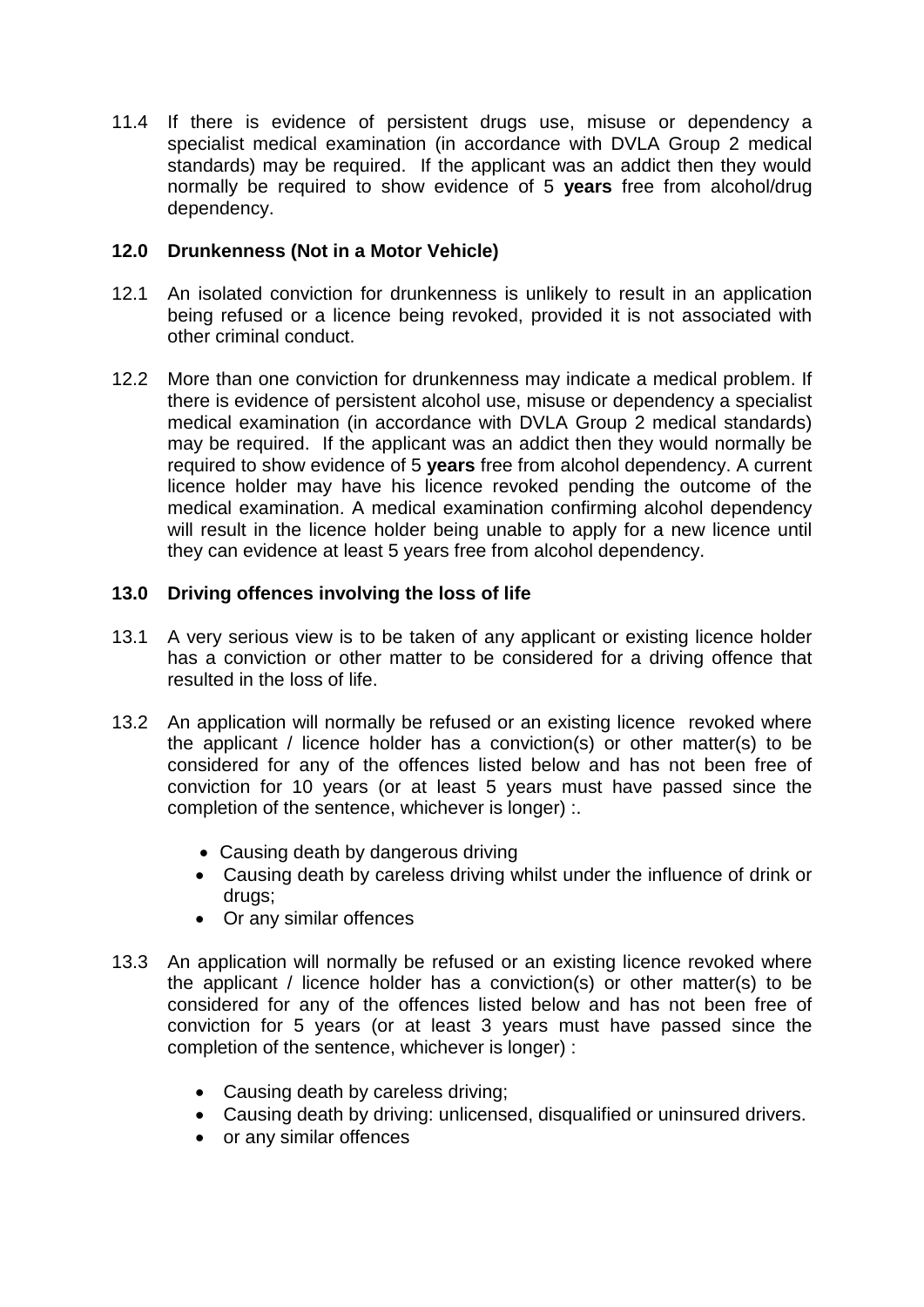## **14.0 Motoring Convictions**

14.1 All the motoring offences and penalty points are listed at Appendix A.

#### 14. 2 **Major Traffic Offences**

14.3 For the purposes of this Policy the following motoring offences are classed as 'Major Traffic Offences':

| <b>AC10</b>      | Failing to stop after an accident                                                     |
|------------------|---------------------------------------------------------------------------------------|
| AC <sub>20</sub> | Failing to give particulars or to report an accident within 24 hours                  |
| AC30             | Undefined accident offences                                                           |
| <b>BA10</b>      | Driving while disqualified by order of Court                                          |
| <b>BA30</b>      | Attempting to drive while disqualified by order of Court                              |
| <b>CU80</b>      | Using a mobile phone while driving a vehicle                                          |
| <b>DD40</b>      | Dangerous driving                                                                     |
| <b>DD90</b>      | Furious driving                                                                       |
| <b>IN10</b>      | Using a vehicle uninsured against third party risks                                   |
| <b>LC20</b>      | Driving otherwise than in accordance with a licence                                   |
| LC30             | Driving after making a false declaration about fitness when applying for<br>a licence |
| <b>LC40</b>      | Driving a vehicle having failed to notify a disability                                |
| <b>LC50</b>      | Driving after a licence has been revoked or refused on medical grounds                |
| <b>MS50</b>      | Motor racing on the highway                                                           |
| <b>MS60</b>      | Offences not covered by other codes                                                   |
| <b>MS90</b>      | Failure to give information as to identity of driver, etc.                            |
| <b>UT50</b>      | Aggravated taking of a vehicle                                                        |

14.4 An application will normally be refused or an existing licence suspended or revoked where the applicant / licence holder has a conviction or other matter to be considered for a major traffic offence and has not been free of the conviction or other matter to be considered for **at least 12 months**. Where a sentence includes a disqualification then section 15 will also apply.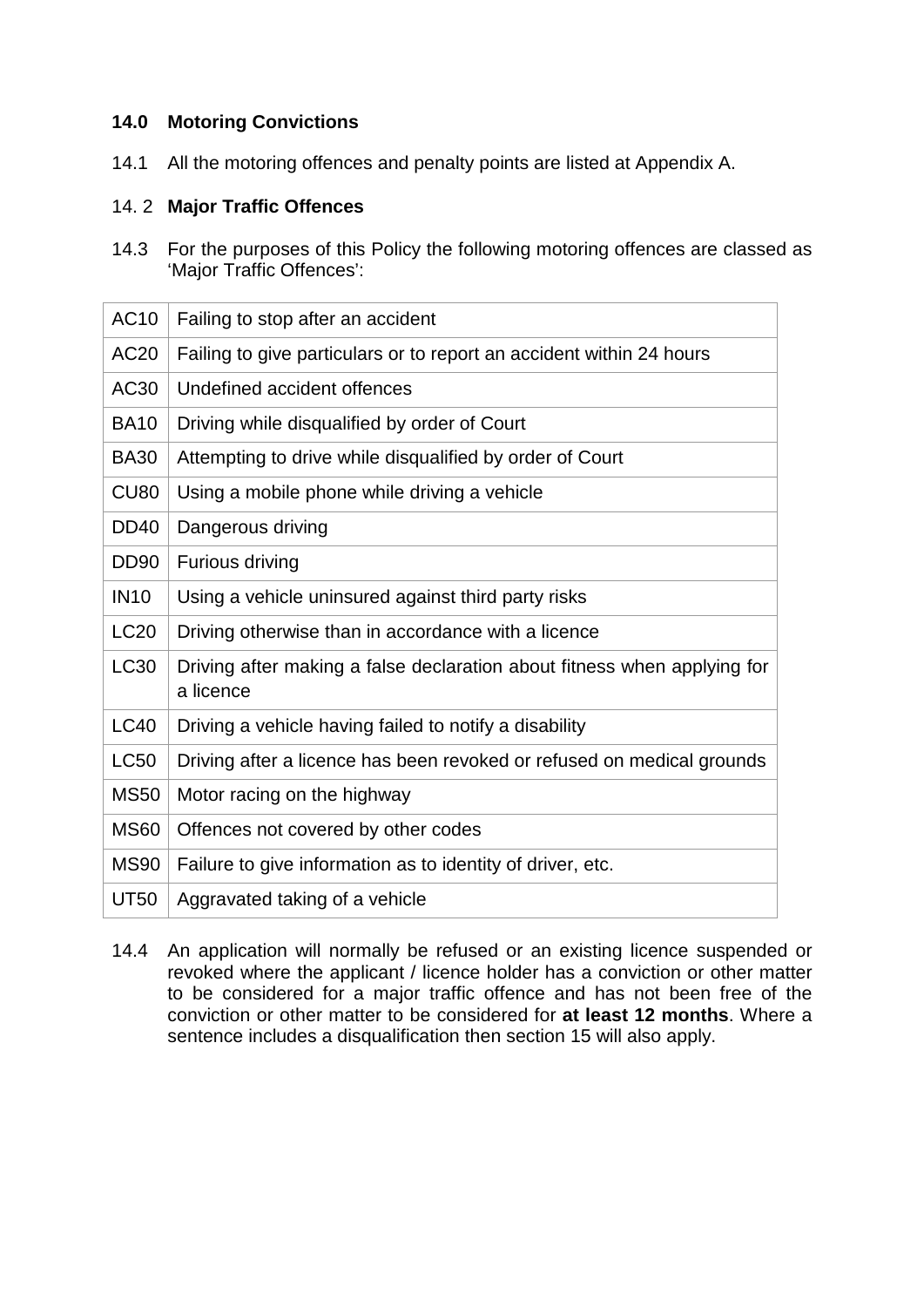- 14.5 An applicant with more than one Major Traffic Offence, will normally be refused and no further application should be considered until a period of **at least 3 years** free from such convictions or other matters to be considered have elapsed. Where a sentence includes a disqualification then section 15 will also apply.
- 14.6 If any conviction or other matter to be considered for a Major Traffic Offence results in a disqualification, applicants should refer to the section of these guidelines entitled "disqualification".

#### 14.7 **Minor Traffic Offences**

- 14.8 Other Traffic Offences not listed within this policy will be treated as 'Minor Traffic Offences' for the purposes of this Policy. A minor driving offence is one that incurs between 1 and 3 penalty points.
- 14.9 Where an applicant / licence holder has one conviction or other matter to be considered for a minor driving offence, this will not usually result in refusal or suspension / revocation and will not usually be referred to the Committee.
- 14.10 More than one minor traffic conviction or other matter to be considered may result in a refusal, particularly where there are several convictions for the same offence, for example speeding, or other matters to be considered. A licensed driver may be referred to the Licensing Committee where there is a pattern of repeat offending over a longer period of time.

#### 14.11 **Insurance Offences**

14.12 An operator found proven of aiding and abetting the driving of passengers for hire and reward whilst without insurance may be referred to the Environmental Licensing Committee. This may lead to the Operator's Licence being suspended or revoked.

## 15.0 **Disqualification from Driving**

- 15.1 The Licensing Authority will treat a period of disqualification as being that which a driver would have been eligible to serve, and may disregard the decision of a court to waive or reduce a disqualification period on the grounds of exceptional hardship under S.35 of the Road Traffic Offenders Act 1988 or for "special reasons" under S.34 of the Road Traffic Offenders Act 1988 *or such reduced disqualification following completion of a driving rehabilitation course.*
- 15.2 An application will normally be refused or an existing licence suspended or revoked where the applicant / licence holder has a recent conviction or other matter to be considered resulting in a period of disqualification of less than 56 days unless a period of **at least** 12 **months** has elapsed from the end of the disqualification period.
- 15.3 An application will normally be refused or an existing licence suspended or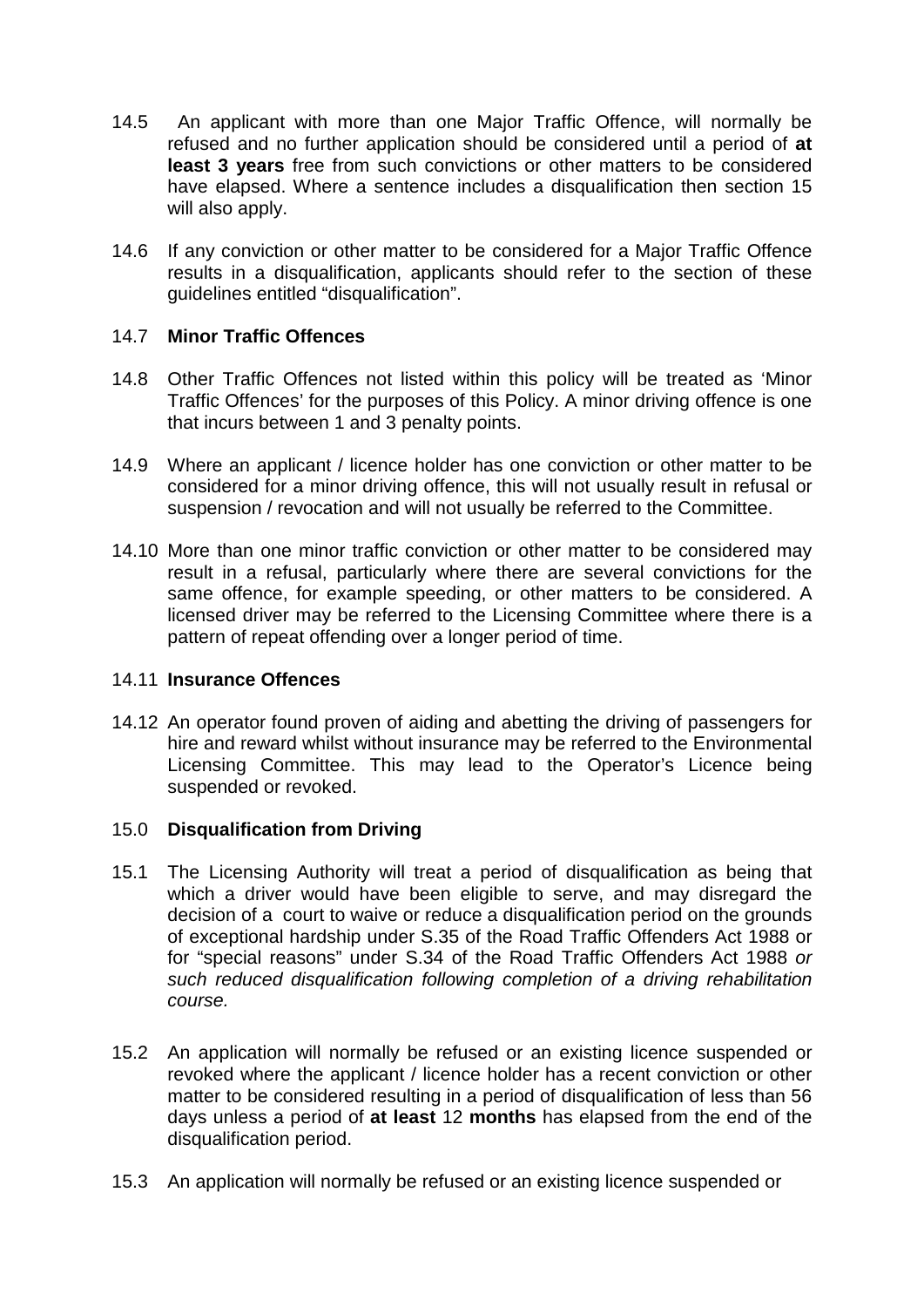revoked where the applicant / licence holder has a recent conviction or other matter to be considered resulting in a period of disqualification of up to 12 months unless a period of **at least 18 months** has elapsed from the end of the disqualification period.

- 15.4 An application will normally be refused or an existing licence suspended or revoked where the applicant / licence holder has a recent conviction or other matters to be considered resulting in a period of disqualification of 12 months or more, unless a period of **at least 3 years** has elapsed from the end of the disqualification period.
- 15.5 The Licensing Authority will not normally grant an application for a private hire or hackney carriage driver's licence to a person who has been disqualified from driving for a period of 5 years or more.

#### **16.0 Non - conviction Information**

New Applicants

- 16.1 If the individual is the subject of an arrest, outstanding charge or summons their application can be continued to be processed, but the application will need to be reviewed at the conclusion of proceedings.
- 16.2 If the outstanding charge or summons involves a serious offence and or the individuals conviction history indicates a possible pattern of unlawful behaviour, then in the interests of public safety the application may be deferred until proceedings are concluded or the application may be refused.

Licence Holders

- 16.3 For an existing licence holder who is the subject of an arrest, outstanding charge or summons the Authority will consider all the evidence it has and this may result in revocation.
- 16.4 In assessing the action to take for new applicants and existing licence holders, the safety of the travelling public must be of paramount concern.
- 16.5 The Licensing Authority is aware that the standard of proof applicable in criminal and civil proceedings is different. The standard of proof when making decisions is the civil approach, that is, on the balance of probabilities.

#### **17.0 Repeat offending**

17.1 While it is possible that an applicant may have a number of convictions or other matters to be considered that individually meet the above guidelines, an application will normally be refused where an applicant has a record of repeat offending which shows a lack of regard for the well-being of others or for property, unless a period of **at least 10 years** has elapsed since the most recent conviction or other matters to be considered.

#### . **18.0 Breach of Legislation, Byelaw or Licence Condition**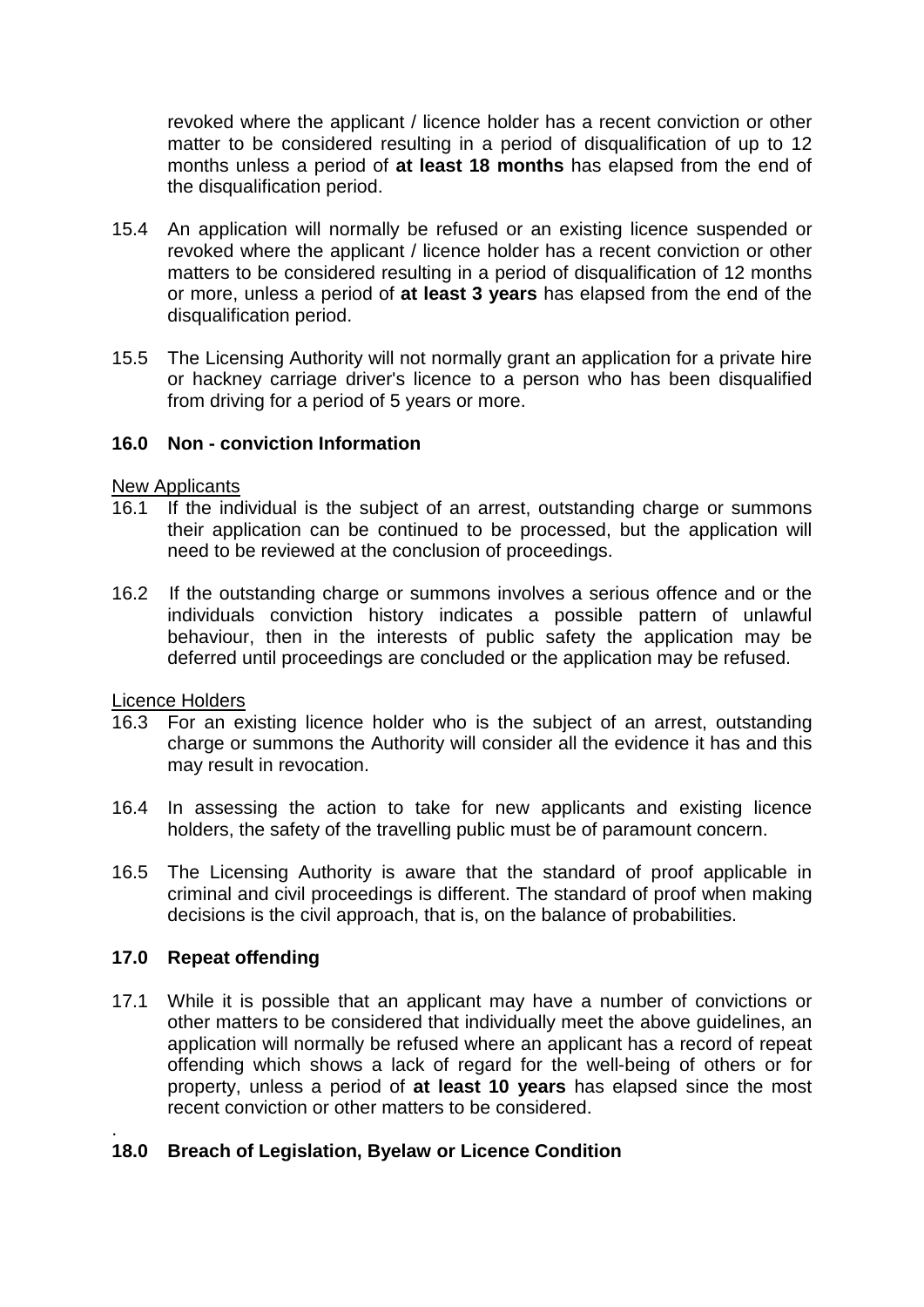- 18.1 An applicant who has a conviction or other matters to be considered for a breach of legislation, byelaw or licence condition is unlikely to be granted a licence unless a period of **at least 12 months** has elapsed since the most recent breach.
- 18.2 An existing licence holder found to be in breach of legislation, byelaw or licence condition is on the first occasion, likely to be warned in writing as to future conduct, provided that the breach did not compromise the safety of passengers or that the public were not put at risk.
- 18.3 Where an existing holder is found to have more than one breach of licensing legislation, byelaw or licence condition, or a single serious breach, the Environmental Licensing Committee may suspend or revoke the licence.
- 18.4 The above is irrespective of any legal proceedings which may be pending or have been taken.

## **19.0 Applicants with periods of residency outside the UK**

- 19.1 If an applicant has spent six continuous months or more overseas (since the age of 16) the council will expect to see evidence of a criminal record check from the county/countries visited covering the period. For EU nationals a disclosure similar to the UK DBS will be required , for those countries for which checks are not available, the Council will require a certificate of good conduct authenticated by the relevant embassy.
- 19.2 This does not affect the requirement to provide an enhanced disclosure from the Disclosure and Barring Service. Further information on the means of obtaining the proof can be found on the DBS website [www.gov.uk/disclosure](http://www.gov.uk/disclosure-barring-service)[barring-service;](http://www.gov.uk/disclosure-barring-service) [www.crb.gov.uk/overseas](http://www.crb.gov.uk/overseas)

#### **20.0 Licences issued by other Authorities**

20.1 Where an application for a private hire/hackney carriage driver or private hire operator has been referred to the Environmental Licensing Committee for determination with regard to this policy, and the applicant already holds such a licence granted by another licensing authority, the guidance in this policy should take precedence over any decision of another licensing authority.

## **21.0 Summary**

21.1 Whilst a criminal history in itself may not automatically result in refusal and a current conviction for a serious crime need not bar an applicant permanently from becoming licensed, in most cases, an applicant would be expected to have remained free from conviction for 3 to 10 years (the period of time depending on the crime committed, as detailed above), before an application is likely to be successful.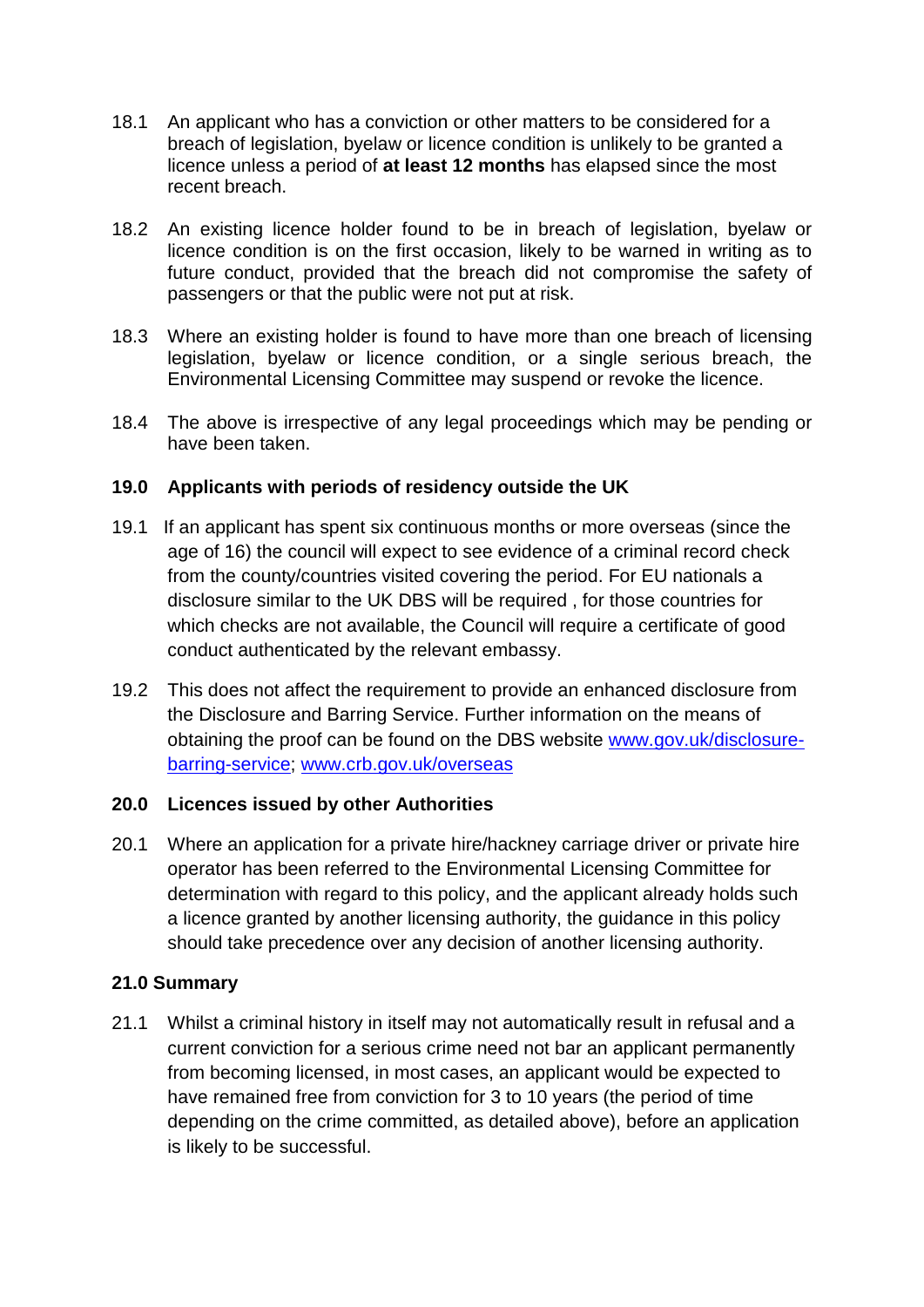21.2 While it is possible that an applicant may have a number of convictions that, individually, meet the above guidelines, the overall offending history must be considered when assessing an applicant's suitability to be licensed. A series of offences over a period of time is more likely to give cause for concern than an isolated minor conviction. Obviously some discretion can be afforded if an offence disclosed is isolated and there are mitigating circumstances, but the overriding consideration is the protection of the public.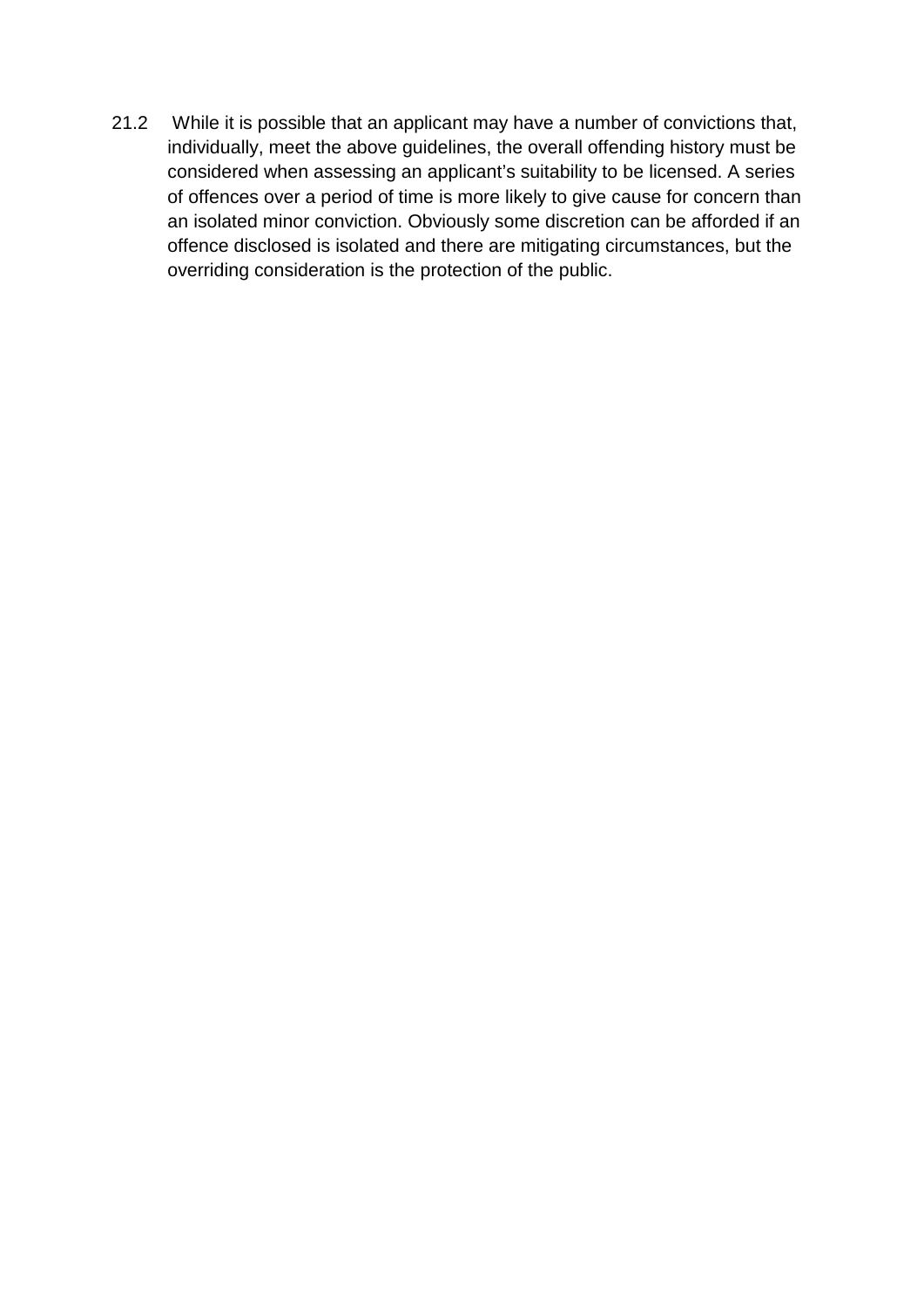## **Appendix A – Motoring offences and penalty points**

The following is a guide to the number of penalty points a court may impose, it does not reflect the fact that some offences may incur a disqualification. These codes are recorded from information supplied by the courts (accurate at the time of this document).

| <b>Code</b>      |                                                             |                |
|------------------|-------------------------------------------------------------|----------------|
|                  |                                                             |                |
| <b>AC10</b>      | Failing to stop after an accident                           | $5 - 10$       |
| <b>AC20</b>      | Failing to give particulars or to report an accident within | $5 - 10$       |
|                  | 24 hours                                                    |                |
| AC30             | Undefined accident offences                                 | $4 - 9$        |
|                  |                                                             |                |
| <b>BA10</b>      | Driving whilst disqualified by order of court               | 6              |
| <b>BA30</b>      | Attempting to driver while disqualified by order of court   | 6              |
|                  |                                                             |                |
| <b>CD10</b>      | Driving without due care and attention                      | $3-9$          |
| <b>CD20</b>      | Driving without reasonable consideration for other road     | $3-9$          |
|                  | users                                                       |                |
| <b>CD30</b>      | Driving without due care and attention or without           | $3-9$          |
|                  | reasonable consideration for other road users               |                |
| <b>CD40</b>      | Causing death through careless driving when unfit           | $3 - 11$       |
|                  | through drink                                               |                |
| <b>CD50</b>      | Causing death by careless driving when unfit through        | $3 - 11$       |
|                  | drugs                                                       |                |
| <b>CD60</b>      | Causing death by careless driving with alcohol level        | $3 - 11$       |
|                  | above the limit                                             |                |
| <b>CD70</b>      | Causing death by careless driving then failing to supply    | $3 - 11$       |
|                  | a specimen for analysis                                     |                |
| <b>CD71</b>      | Causing death by careless driving then failing to supply    | $3 - 11$       |
|                  | A specimen for drug analysis                                |                |
| <b>CD80</b>      | Causing death by careless, or inconsiderate, driving        | $3 - 11$       |
| CD <sub>90</sub> | Causing death by driving: unlicensed, disqualified or       | $3 - 11$       |
|                  | <b>Uninsured drivers</b>                                    |                |
|                  |                                                             |                |
| <b>CU10</b>      | Using a vehicle with defective brakes                       | 3              |
| <b>CU20</b>      | Causing or likely to cause danger by reason of              | 3              |
|                  | use of unsuitable vehicles or using a vehicle with parts    |                |
|                  | or accessories (excluding brakes, steering or tyres) in a   |                |
|                  | dangerous condition                                         |                |
| <b>CU30</b>      | Using a vehicle with defective tyre(s)                      | 3              |
| <b>CU40</b>      | Using a vehicle with defective steering                     | 3              |
| <b>CU50</b>      | Causing or likely to cause danger by reason of              | $\overline{3}$ |
|                  | load or passengers                                          |                |
| <b>CU80</b>      | Using a mobile phone while driving a vehicle                | 6              |
|                  |                                                             |                |
| <b>DD40</b>      | Dangerous Driving                                           | $3 - 11$       |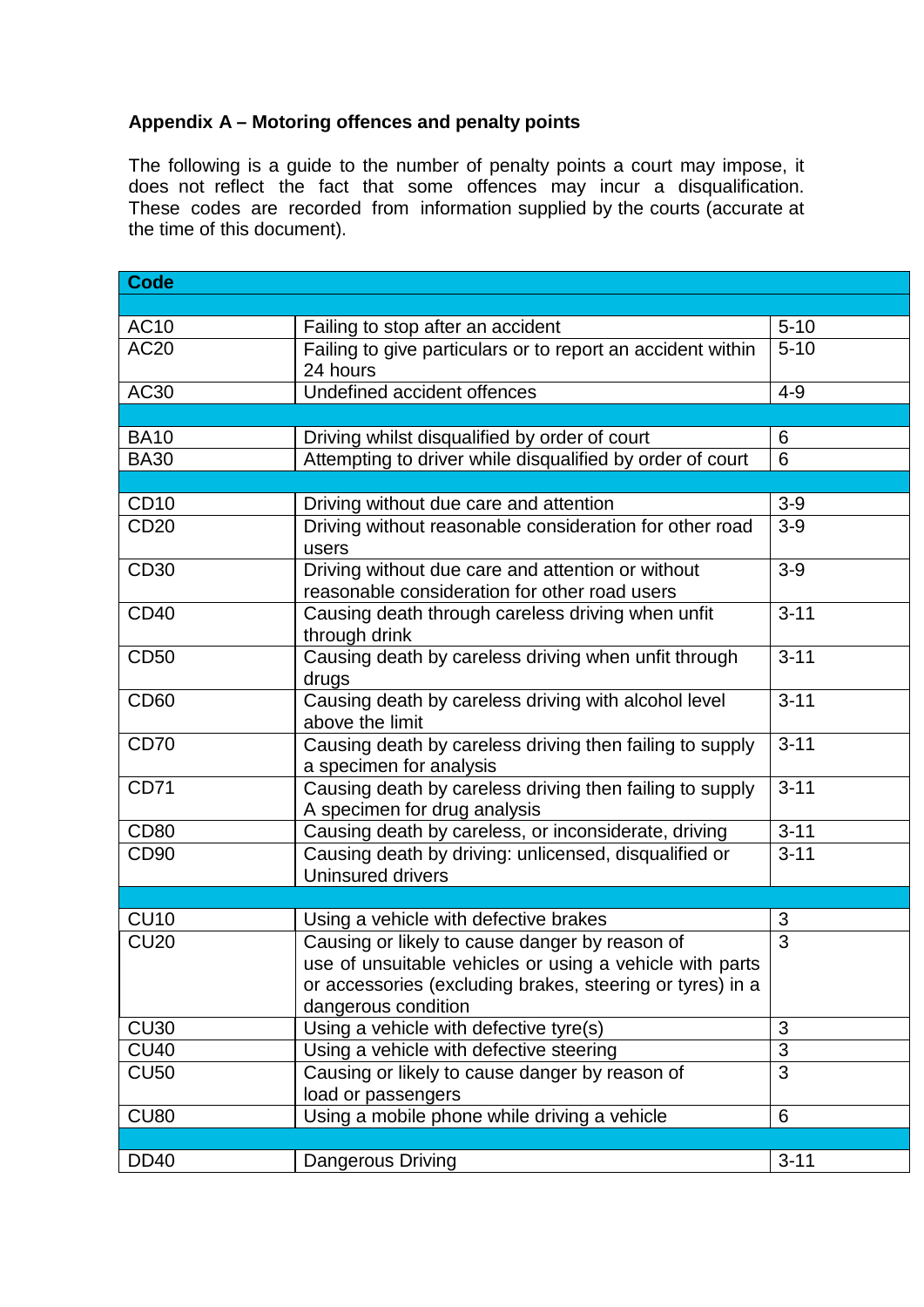| <b>DD60</b> | Manslaughter or culpable homicide while driving a<br>vehicle                                                 | $3 - 11$       |
|-------------|--------------------------------------------------------------------------------------------------------------|----------------|
| <b>DD90</b> | <b>Furious Driving</b>                                                                                       | $3-9$          |
|             |                                                                                                              |                |
| <b>DR10</b> | Driving or attempting to drive with alcohol level above<br>limit                                             | $3 - 11$       |
| <b>DR20</b> | Driving or attempting to drive while unfit through drink                                                     | $3 - 11$       |
| <b>DR30</b> | Driving or attempting to drive then failing to supply a<br>specimen for analysis                             | $3 - 11$       |
| <b>DR40</b> | In charge of a vehicle while alcohol level above limit                                                       | 10             |
| <b>DR50</b> | In charge of vehicle while unfit through drink                                                               | 10             |
| <b>DR60</b> | Failure to provide a specimen for analysis in<br>circumstances other than driving or attempting to drive     | 10             |
| <b>DR61</b> | Failure to supply a specimen for drug analysis in<br>circumstances other than driving or attempting to drive | 10             |
| <b>DR70</b> | Failing to provide specimen for breath test                                                                  | $\overline{4}$ |
| <b>DR80</b> | Driving or attempting to drive when unfit through drugs                                                      | $3 - 11$       |
| <b>DR90</b> | In charge of a vehicle when unfit though drugs                                                               | $3 - 11$       |
|             |                                                                                                              |                |
| <b>IN10</b> | Using a vehicle uninsured against third party risks                                                          | $6 - 8$        |
|             |                                                                                                              |                |
| <b>LC20</b> | Driving otherwise than in accordance with the licence                                                        | $3-6$          |
| LC30        | Driving after making a false declaration about fitness<br>applying for a licence                             | $3-6$          |
| <b>LC40</b> | Driving a vehicle having failed to notify a disability                                                       | $3-6$          |
| <b>LC50</b> | Driving after a licence has been revoked or                                                                  | $3-6$          |
|             | refused on medical ground                                                                                    |                |
| <b>MS10</b> |                                                                                                              | 3              |
| <b>MS20</b> | Leaving a vehicle in a dangerous position<br>Unlawful pillion riding                                         | $\overline{3}$ |
| <b>MS30</b> | Play street offences                                                                                         | $\overline{2}$ |
| <b>MS50</b> | Motor racing on the highway                                                                                  | $3 - 11$       |
| <b>MS60</b> | Offences not covered by other codes                                                                          | As Appropriate |
| <b>MS70</b> |                                                                                                              | 3              |
| <b>MS80</b> | Driving with uncorrected defective eyesight<br>Refusing to submit to an eyesight test                        | 3              |
| <b>MS90</b> | Failure to give information as to identity of driver etc.                                                    | 3              |
|             |                                                                                                              |                |
| <b>MW10</b> | Contravention of Special Roads Regulations (excluding<br>speed limits)                                       | 3              |
|             |                                                                                                              |                |
| <b>PC10</b> | Undefined Contravention of Pedestrian Crossing<br>Regulation                                                 | 3              |
| <b>PC20</b> | Contravention of Pedestrian Crossing Regulations with<br>moving vehicle                                      | 3              |
| <b>PC30</b> | Contravention of Pedestrian Crossing Regulations with<br>stationary vehicle                                  | 3              |
|             |                                                                                                              |                |
| <b>SP10</b> | Exceeding goods vehicle speed limits                                                                         | $3-6$          |